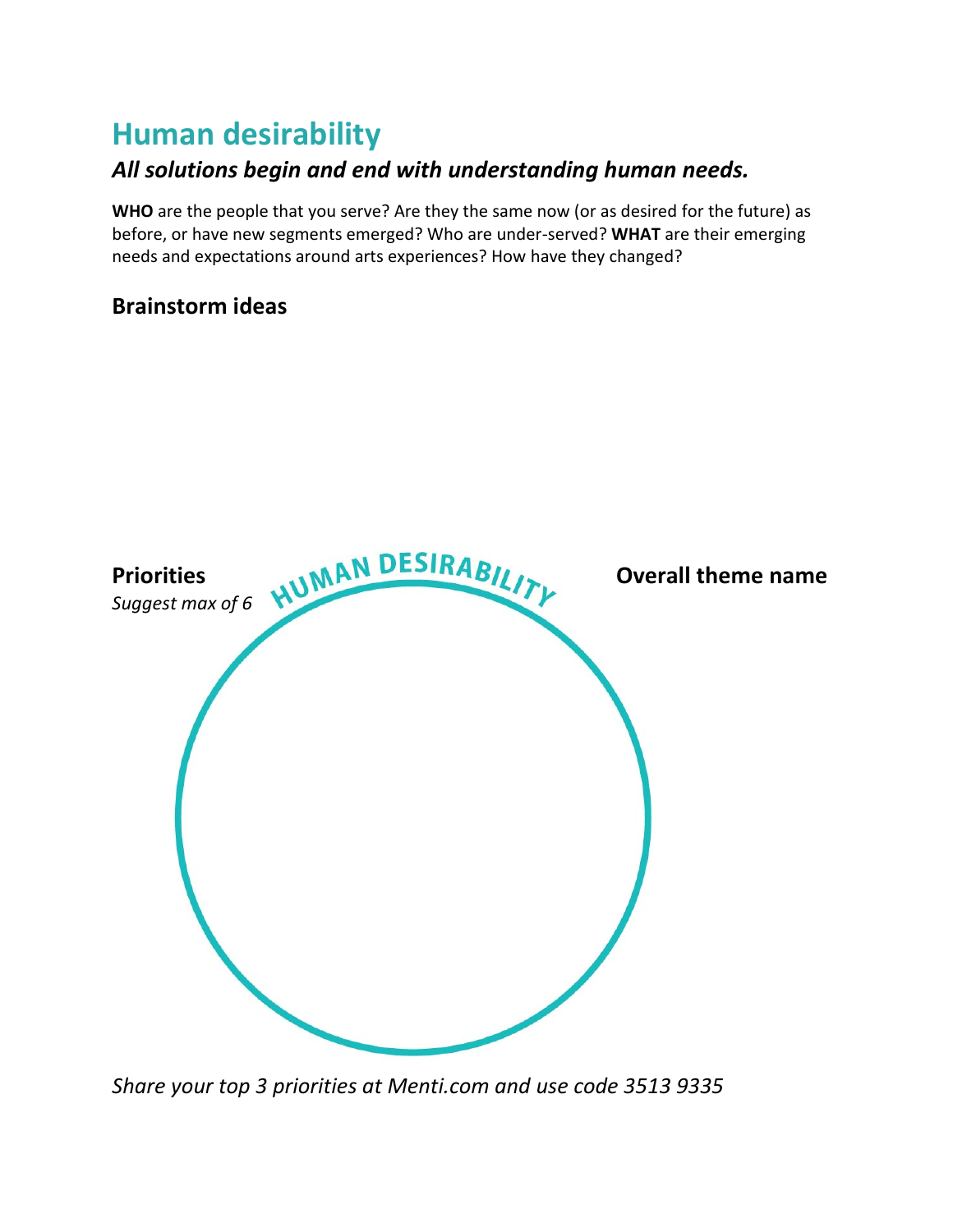# **Tech (access) feasibility**

#### *Technology and access define the solution's scope*

**WHAT** are your people's access needs? Everyone is unique. How might you articulate or define them? For example: internet reliability, hardware and device availability, digital literacy or readiness, personal abilities or preferences, technical support, cost of services, etc.

#### **Brainstorm ideas**



*Share your top 3 priorities at Menti.com and use code 3513 9335*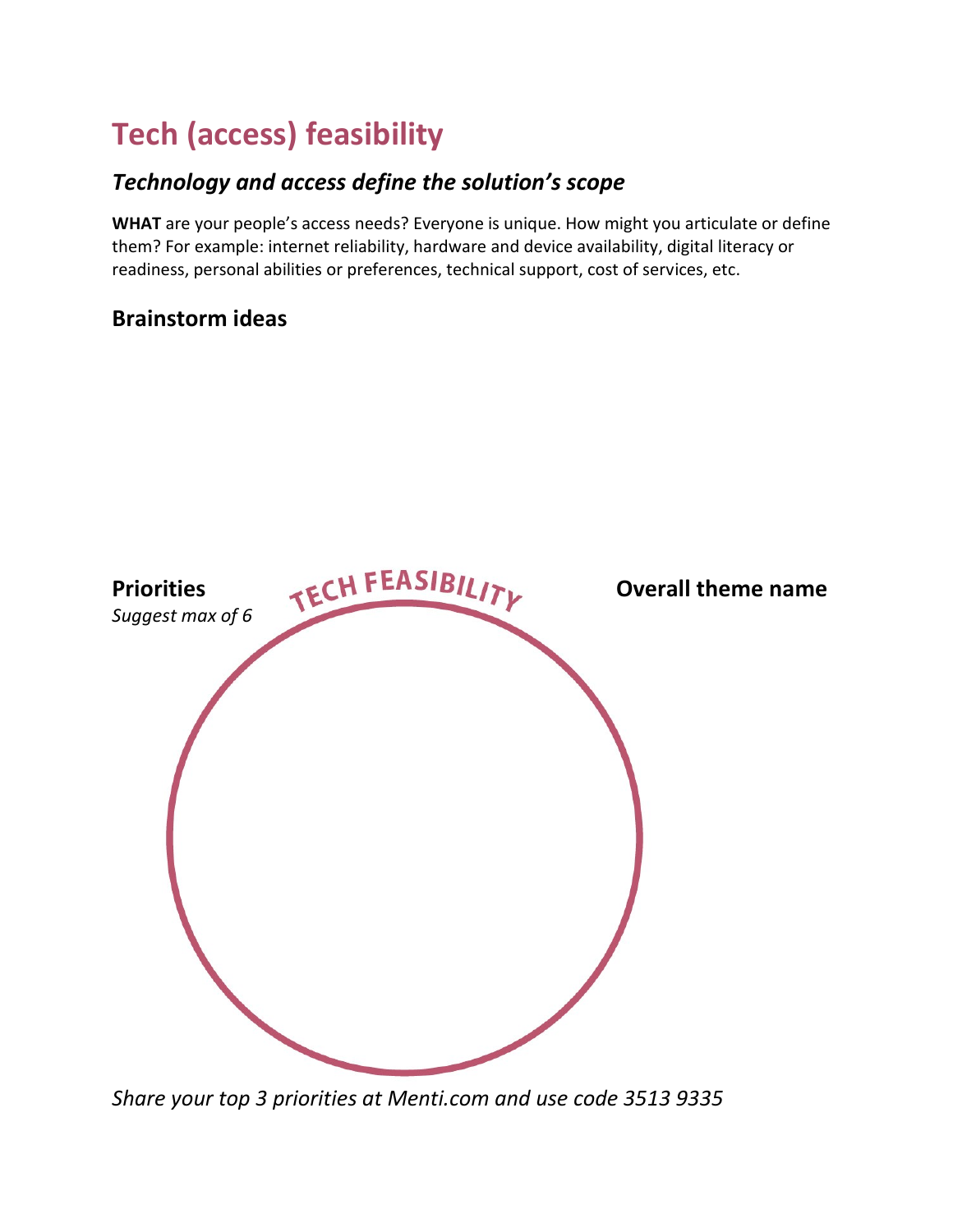## **Business (ecosystem) viability**

#### *Business and environmental conditions determine what solutions are viable*

**WHAT** are the business and environmental conditions that have changed or that are desired for the future? Which are a priority to account for? For example: availability and cost of labour, social issues in public discourse, source of goods and materials, etc.

#### **Brainstorm ideas**



*Share your top 3 priorities at Menti.com and use code 3513 9335*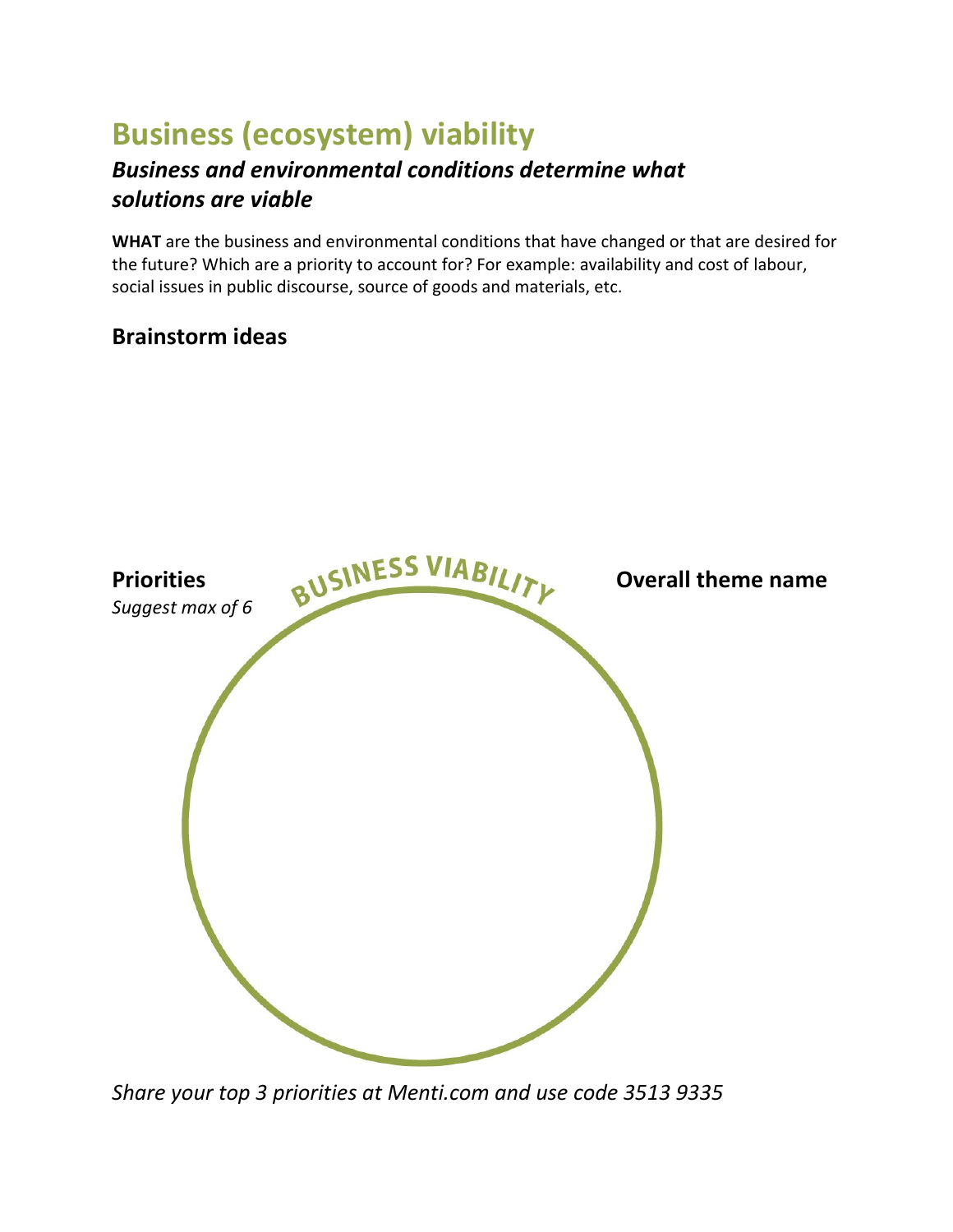### **Next steps** *Go further with the framework*

Step 1: Identify issues or themes that intersect between themes.

- Intersection 1 (between problem framing and solution building themes)
- Intersection 2 (between solution building and (in)validating themes)
- Intersection 3 (between (in)validating and problem framing themes)

Step 2: Identify an overall vision statement that ties everything together.

Step 3: On the next page, place your content in the full framework as outlined below: